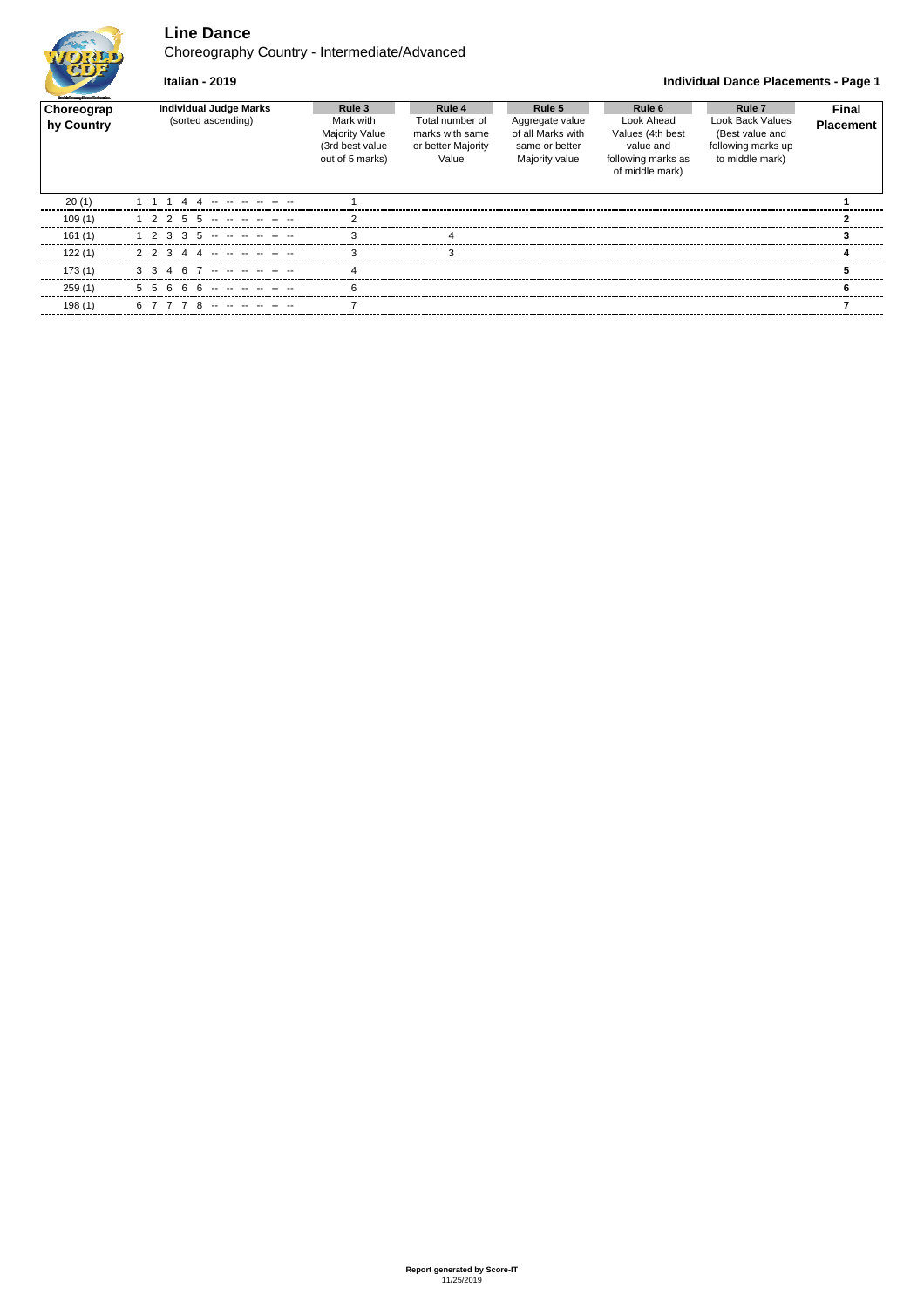

# **Line Dance**

Choreography Country - Intermediate/Advanced

## **Italian - 2019 Penalties - Page 2**

| <b>Choreography</b> | Judges |  |  |  |  |  |  |  |  |  |  |
|---------------------|--------|--|--|--|--|--|--|--|--|--|--|
| Country             |        |  |  |  |  |  |  |  |  |  |  |
| 122(1)              |        |  |  |  |  |  |  |  |  |  |  |
| 172(1)<br>ں ، ،     |        |  |  |  |  |  |  |  |  |  |  |
| 198 (1              |        |  |  |  |  |  |  |  |  |  |  |

No penalties were applied in this dance.

No penalties were applied in this dance.

No penalties were applied in this dance.

No penalties were applied in this dance.

No penalties were applied in this dance.

| <b>Penalty</b> | <b>Non-Conference Penalty Codes</b> |                       | <b>Conference Penalty Codes</b> |                              |
|----------------|-------------------------------------|-----------------------|---------------------------------|------------------------------|
| <b>Codes</b>   | <b>Placement Reduction</b>          | <b>Last Placement</b> | Reasons                         | Codes                        |
|                | - Costume and Appearance            | - Prop Use<br>P.      | Self Selected Music             | Single Lower Placement       |
|                | Basic Pattern<br>в                  | Dance Delivery        | Loss of Hat                     | Last Place                   |
|                | - Courtesy & Floorcraft             | Costume Minimums<br>н | Leaving the Dance Floor         | <b>Full Disqualification</b> |
|                | - Acceptable Behavior               | (Boots & Hats)        |                                 | Expulsion<br>E.              |
|                | - Movement<br>м                     |                       |                                 |                              |
|                | - Timing                            |                       |                                 |                              |